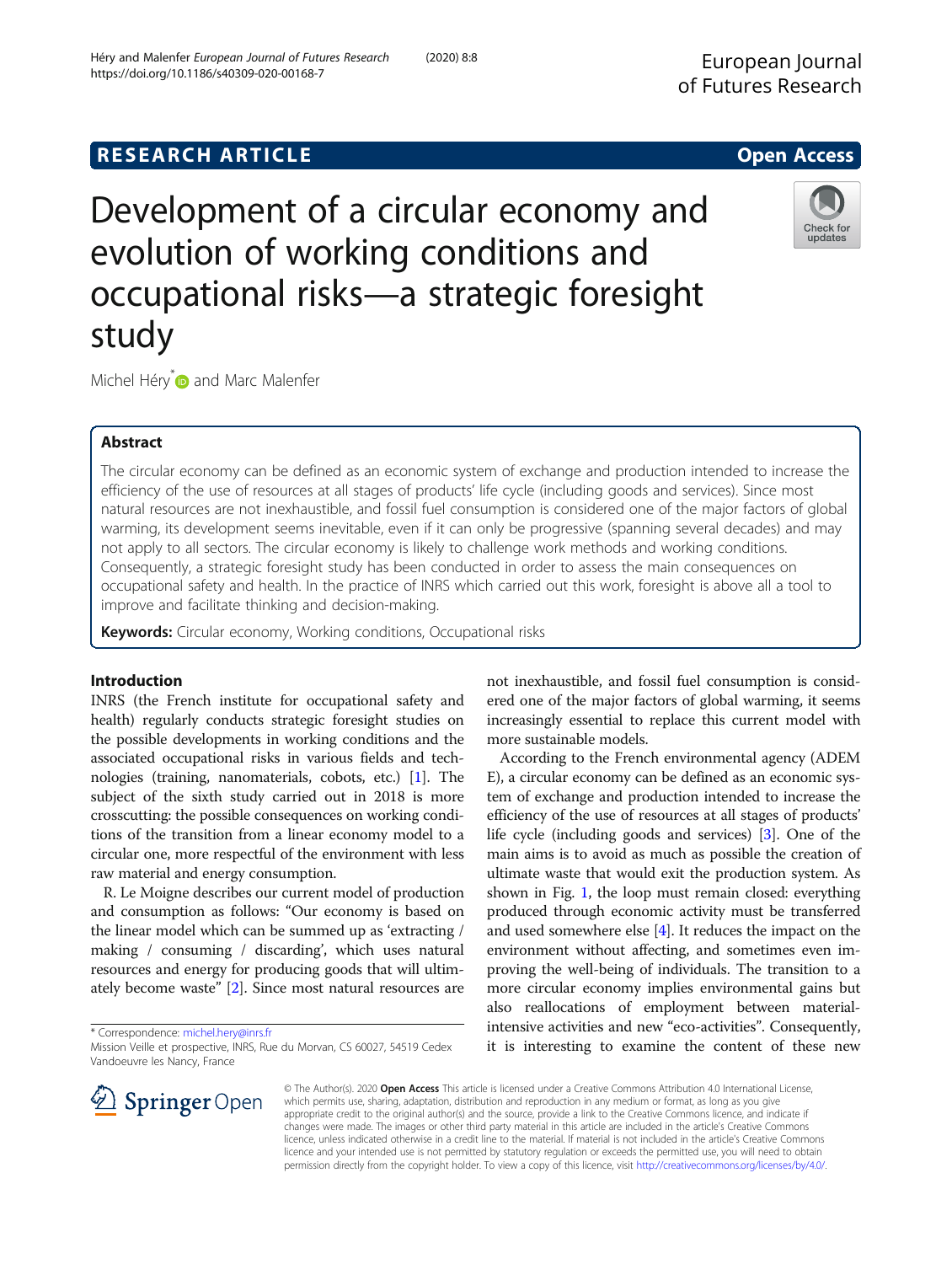<span id="page-1-0"></span>

activities in order to grasp the extent of the transformations at work. An economic analysis estimates the current volume of employment in the circular economy in France at 800,000 full-time equivalent jobs [[5\]](#page-8-0).

Figure 1 shows that a circular economy should not be considered only from a waste perspective, but from an overall point of view, including new design techniques, consumption habits, sharing economy, etc.

An increasingly abundant literature deals with the circular economy in a variety of aspects. Unsurprisingly, many works have been devoted to the development of product life cycle assessment methods when products have been designed in a logic of circular economy [\[6,](#page-8-0) [7](#page-8-0)]. The possible disconnection, even opposition, between economic aspects and the impacts on human health and ecosystems has also been highlighted [\[8\]](#page-8-0). Such works were also conducted in a more complex scale and considering a large number of parameters [\[9\]](#page-8-0), through the assessment of some regional circular economy systems with the aim of assessing the value of their business models.

These works provided a knowledge basis from which more systematic approaches have been built. Various indicators have been designed to assess the sustainability of the manufacturing product families  $[10]$  $[10]$ . Some elementary technological items (generally worded in re, such as recover, recycle, remanufacture, reduce, etc.) have been identified and used for assessing the goals expected in economic growth, environmental protection and societal benefits [\[11](#page-8-0), [12](#page-8-0)]. Several key drivers used during the study were identified in these technological items, in particular those linked to the supply chain which is an important element in the development of a circular economy [[13\]](#page-8-0).

These works contribute to the definition of the organisational and technical (even normative, for example [[14\]](#page-8-0)) framework of our study. If we come to the question of human resources, the conceptual framework is less precise. The closest job family seems to be green jobs. However, the linkage of certain jobs in the circular industry with this family raises questions. Their similarities lie rather with industrial jobs even if the context is indeed the greening of the economy. Burger et al. [\[15](#page-8-0)] distinguish between core activities within the circular economy focusing on repair, reuse of materials, sharing economy, etc., and enabling activities such as management and ICT applicability to the design of new products meeting circular economy standards. The former are obviously connected with the green economy, the latter to a more industrial culture. Several studies conclude that green jobs imply high levels of formal education, work experience and on-the-job training, with high competency in the design, production, management and monitoring of technology [\[16](#page-8-0), [17\]](#page-8-0). The contradiction was therefore only apparent. Green jobs are also more demanding than traditional jobs in terms of cognitive and interpersonal skills.

Concerning occupational safety and health issues, literature is mainly focused on toxicological risks in activities such as recycling, in particular E-wastes. Even in developed countries, many issues arise in the control of processes, leading to excessive exposure to pollutants [[18,](#page-8-0) [19\]](#page-8-0). The main reason seems to be the heterogeneity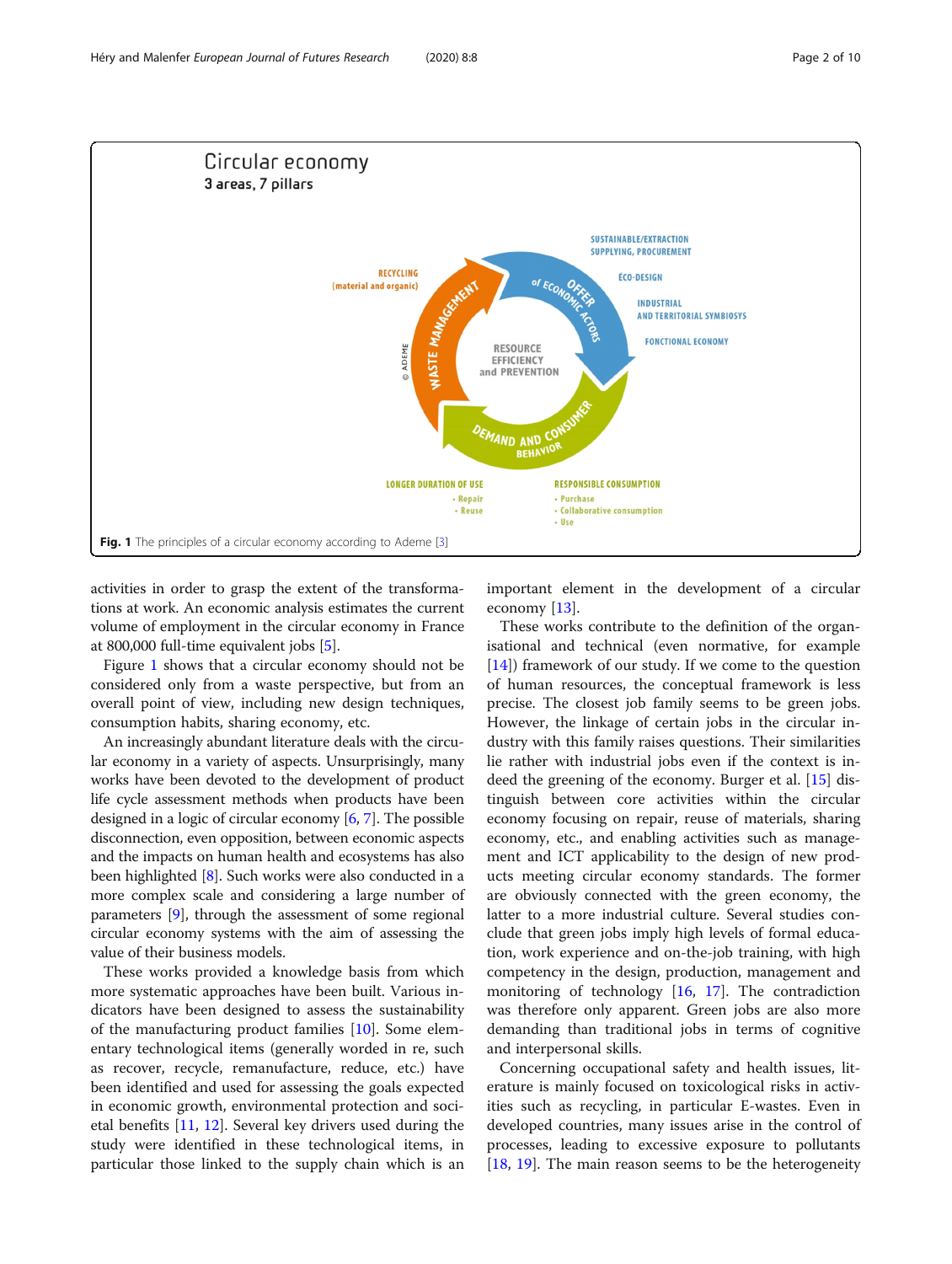<span id="page-2-0"></span>of material treated. These phenomena are exacerbated in the developing world where operations are driven in poorly equipped workshops [[20\]](#page-8-0) or even through informal work [\[21](#page-8-0)]. More generally, waste treatment is set to take on increasing importance with the development of the circular economy, but the hazards are of the same nature as in a linear economy. It is the management of these hazards that will determine the level of risk in terms of musculoskeletal disorders (MSDs), psychosocial risks (PSRs), mechanical risks, etc. In this case too, the example of informal economies shows the importance of the stakes [\[22\]](#page-8-0).

Collaborative consumption, and particularly a sharing economy, is an important component of the circular economy, especially if OSH issues are considered. The development of the online platform economy, for example in car sharing services provided by companies such as Uber and Lyft, has degraded the working conditions of drivers. This aspect of the circular economy remains marginal compared to the possible development of collaborative consumption, but is not insignificant in terms of working conditions [[23\]](#page-8-0).

The issue of occupational safety and health is a key challenge. Above all, a circular economy offers the chance for better integration of prevention ahead of the design of new production modes, new services and new products. But it can also result in negative effects if environmental concerns are taken into account to the detriment of the protection of workers' health. The potential risks are high when it comes to revising production processes or using other raw materials (particularly from recycling), rolling out new technology, developing repair and reuse activities, transforming waste for it to be reused, etc. Biological, physical, chemical, mechanical, but also organisational risks, along with every other type of hazard that workers are likely to encounter at work, have all been considered in this study.

### Method

Foresight studies at INRS are governed by two principles:

- They are an opportunity to promote multidisciplinarity within the institute by associating different teams and divisions, each of them contributing their different academic specialties and their different modes of intervention
- Since INRS focuses only on occupational risk prevention, it is necessary to set up partnerships with various organisations that are involved in the subject and address it from other points of view; INRS's strategic foresight studies are always coconstructed with universities, trade unions, professional organisations, enterprises, etc.

Regardless of the subject and the partnership, the end goal is always to improve safety and health at work.

This study devoted to the circular economy was conducted in five steps:

- 1. A 15-member team was formed to follow the project from start to finish. This project team brought together strategic foresight experts, OSH experts and circular economy specialists. The latter were provided by the different project partners.
- 2. The project team's first task was to identify the main key drivers in the development of the circular economy. The combination of the different development hypotheses would lead to the building of scenarios for the future. This goal was achieved by pooling the project team members' knowledge about the subject in question, supplemented by individual or collective interviews with specialists from outside the group. The many varied skills of participants made this step even more fruitful.
- 3. Each selected key driver was documented by a member of the project team. It was then discussed in a plenary session, with special attention brought to future development hypotheses, including potential deviations from the current trend or even black swans.
- 4. On the basis of that material, overall scenarios were built highlighting in particular the combinations of drivers most likely to have a major effect on working conditions and their consequences on safety and health. In these scenarios, emphasis was placed on trajectories involving major transformations with gradual developments or possible deviations. Stories were then drawn up from these scenarios, the aim of which was to make more concrete the consequences of the development of the circular economy in a certain number of sectors of activity: particular emphasis was placed on specific sectors like building and public works, waste treatment and transport. Certain aspects of professional activity were also more particularly considered: design, traceability, after-sales service, etc.
- 5. The main objective of INRS strategic foresight exercises is to help its Board of Directors (social partners) to adjust their policy for the institute. Consequently, the data considered in the scenarios and the major trajectories were then translated in terms of OSH issues in all their complexity, i.e. taking into account the overall environment in which they are supposed to happen. This overall vision of context is necessary to develop realistic prevention solutions.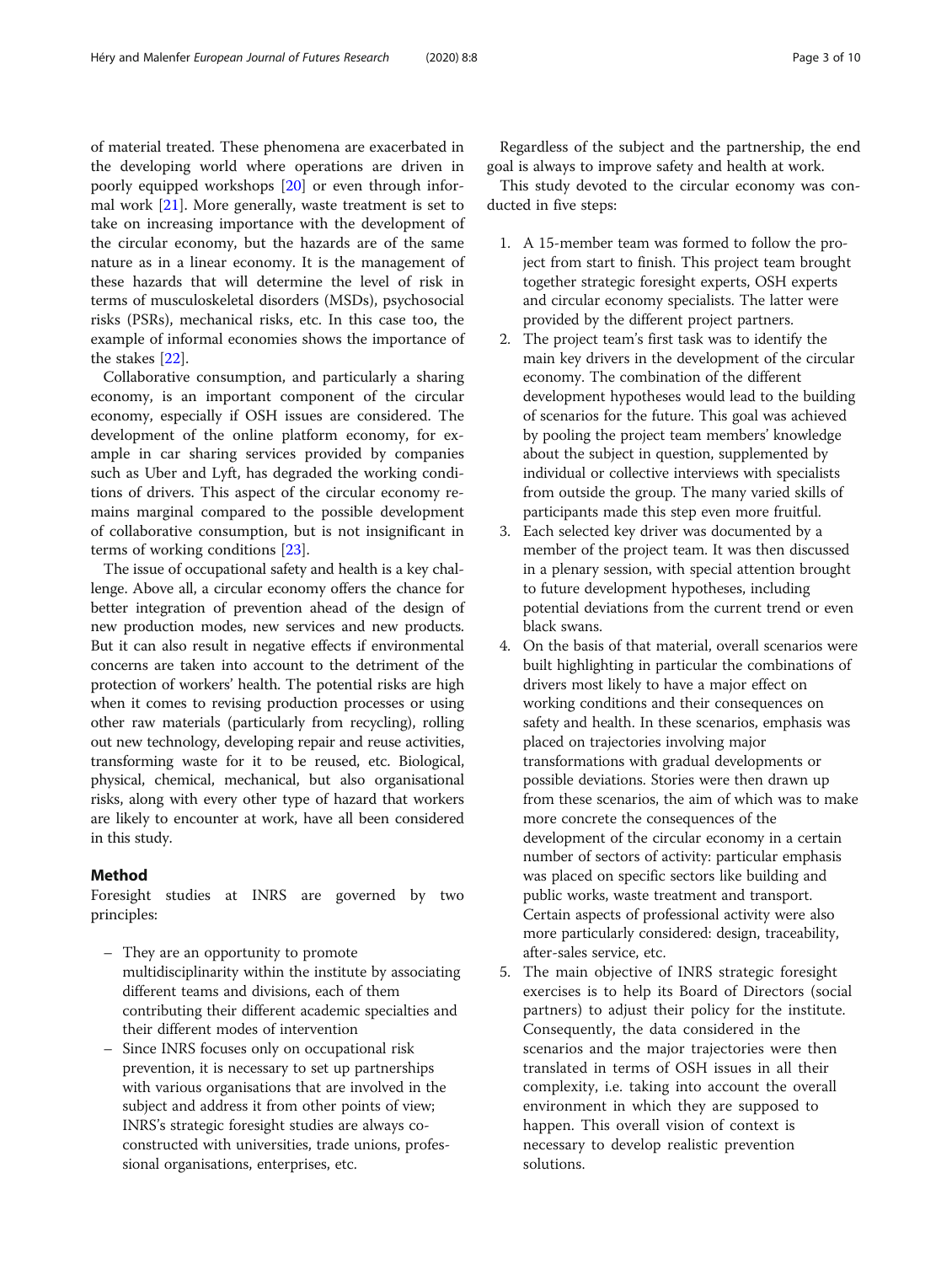### Overall scenarios

Four contrasting scenarios were written depicting the main options for the potential development of the circular economy by 2040 and the likely evolution in corresponding work conditions over the upcoming decades.

#### Circular economy driven by globalisation

The development of the circular economy is global, driven by private actors. The main drivers of the change are major technological breakthroughs disassociating economic growth from consumption of natural resources, in particular fossil fuels. Multinational corporations (from traditional economic sectors or technology companies) have a leading role, given the amount of capital raised for the research and development needed for such innovations. The virtuous environmental aspects of these changes correspond to consumer expectations. The role of public authorities is limited to social support for citizens during these changes.

#### European political voluntarism

The circular economy is developing significantly in Northern and Western Europe. The rest of the world lags behind for various reasons (different from one continent to another): lack of conviction, little opportunity, insufficient financial and technical means, etc. Europe's main motivations are connected to global political instability, climate change, issues with the supply of imports and various cyclical crises. Coordination is good at European, national and regional levels. After many years marked by more or less serious breaks in the supply chains, Europe experiences a stable situation in 2040.

#### Linear globalisation

Meeting the needs expressed by consumers continues to be a priority, in particular the needs of the middle classes in emerging Asian and African countries. Over the years, this results in shortages, worsening social, economic and political tensions, but also greater climate change and environmental degradation. The answer provided by public and private actors remains above all palliative: some technological development actions to optimise resource consumption and limit environmental impacts.

#### Transition managed locally

In spite of the impacts of climate change and pressure by some citizens, States remain unable, individually and collectively, to carry out truly effective concerted actions. Some companies engage in the development of processes that fall within a circular economy logic because of their economic interests. Some consumers adopt frugal ways of life, based in particular on self-sufficiency and self-organisation: local production, reuse, energy sobriety, etc. However, in a context of worldwide economic and social tensions generating supply instability, sobriety is often more an obligation than a deliberate choice.

### Use of scenarios to determine priorities for action in the field of occupational risk prevention

As indicated above (part 5 of the "[Method](#page-2-0)" section), the prospective studies at INRS aim to determine major evolutions in work and its environment that can have an influence on working conditions and occupational risks. Consequently, the four scenarios were discussed by a dozen experts from various disciplines in order to determine which are the most relevant subjects (stakes) to be handled by the institute in the following years. The selection criteria used to identify these stakes are very variable: high probability of occurrence (crosscutting several scenarios) and/or heavy predictable consequences and/ or high number of workers seeing their working conditions impacted by the stake, etc. Above all, foresight is a tool to improve and facilitate collaborative thinking and decision-making.

From this study, four main stakes likely to have significant consequences in occupational safety and health were identified:

- 1. The consequences of the transition to a circular economy on the entire production chain and the role of information and communication technologies: major tools for the implementation of a circular economy and for the prevention of occupational risks
- 2. Maintenance and repair: essential for better durability of goods, new context for working conditions
- 3. Recycling—reshoring of (industrial) activities
- 4. Transport and logistics: a counterintuitive development in the flow of goods, but not necessarily synonymous with an increase in distances travelled

In the four following sections, the most sensitive OSH aspects are discussed for each stake.

### The consequences of the transition to a circular economy on the entire production chain and the role of information and communication technologies (ICTs)

Many foresight studies dedicated to the future of production emphasise the contribution of ICTs to the changes to come, namely through automation [[24](#page-9-0)]. It should not be any different in the specific case of the circular economy. In this section, we will examine the circumstances, nature and consequences of this contribution.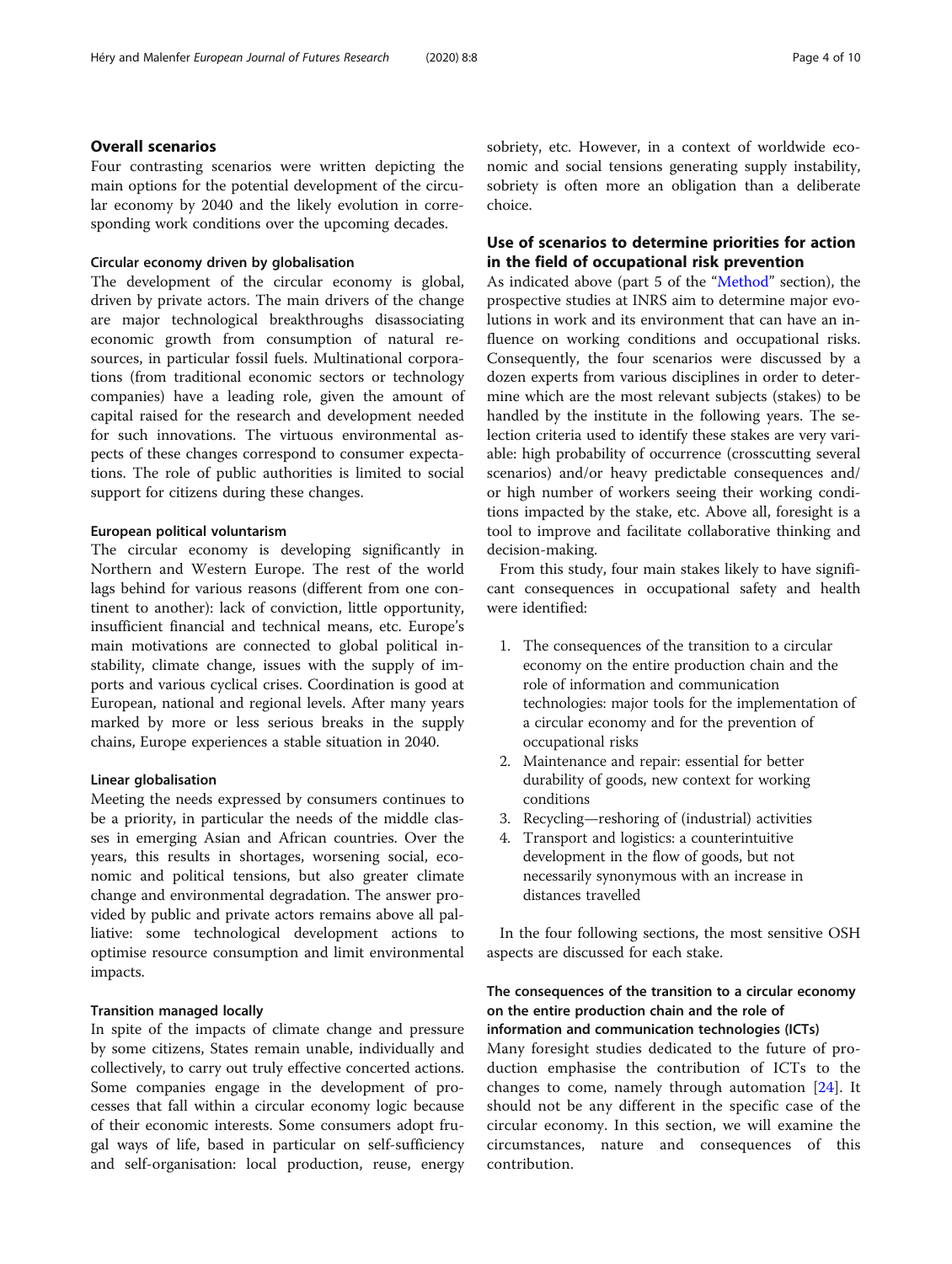The "areas" and "pillars" of the circular economy identified by Ademe show the extent of changes in the domain of design imposed by the development of this new economic model (cf. Fig. [1\)](#page-1-0). These specificities are for example:

- Eco-design: using non-renewable resources as little as possible, and taking into account the renewal rate of renewable resources, along with reclaiming endof-life goods and waste to promote reuse, repair and recycling;
- Industrial and territorial ecology: optimising resource and energy consumption at the local level (groups of companies pooling their resources—one entity's waste can become another's raw material, for example) or more generally at the level of industrial sectors, regions or even the production system as a whole; and
- Functional economy: production must be consistent with a logic that favours the selling of a service through the provision of equipment rather than the selling of the equipment itself. As such, the supplier will have to focus on the lifetime of the equipment. This functional economy is mirrored in collaborative consumption which aims to promote pooling, sharing or leasing of products for a fixed period rather than individual possession of those products. In the long run, the whole production chain and life cycle of the goods are profoundly modified.

For workers in design, marketing or sales, this change can be unsettling. It is no longer a matter of designing to sell more goods and more often, but to focus on the service rendered over the medium and long term. These changes are likely to be very gradual, with the transition from a linear to a circular economy occurring at different rates depending on the sector of activity. Workers should be allowed enough time to adapt to the new policy.

The very principle of the circular economy requires the reuse of raw materials (henceforth designated as secondary raw materials in this article) and components (mechanical, electrical, electronic parts, etc.) that have already been used once or several times. Secondary raw materials will not always be as pure as first-use materials. Indeed, the purification operations are very energy and/or water consuming. It will therefore be necessary to adapt the industrial processes to this new data, to ensure higher resilience of plants and continued stability in operating conditions. Failures in the operation of industrial systems can in fact lead to industrial accidents or occupational exposure. Impurities in secondary raw materials can sometimes be toxic. Similarly, the reuse of deconstructed components in end-of-life goods requires that the manufacturing processes take into account the

progressive ageing of these components. Reuse must not lead to a risk of breakage due to wear during assembly. These precautions also ensure the subsequent safety of the consumer.

These two examples show the strong need for traceability within the circular economy. It is essential at all times to know the composition of a secondary raw material or the mechanical state of a component. ICTs will therefore play an important role. Regardless of the techniques used (physical or virtual marking or blockchaintype tracking in a less energy-intensive mode than today), they must make it possible to ensure perfect knowledge of the object in question so that it is used only under suitable circumstances. Traceability will involve the creation of a solid reference system that ensures the relevance of the data. According to the scenarios established within the framework of the INRS exercise, this reference system can be provided by regulation (important role of States strongly involved in industrial policy, in particular because of geopolitical considerations) and/or through standardisation (predominant role of the private sector, in particular the most powerful companies, namely technology companies). All of these provisions are particularly important for setting occupational risk prevention policy. In addition to the traceability they provide, they make it possible in particular to protect against piracy, which poses significant risks in the event of reuse of secondary raw materials or elements already used.

For a long time now, it has been accepted (at least theoretically) that all the operations likely to occur during a product's life cycle must also be considered from an occupational risk prevention point of view when the product is designed. These operations include, in particular, cleaning, maintenance, deconstruction and recycling at the end of life. Indeed, the design must imperatively take into account all of these phases that determine the success of the operation through the durability of the product and its components. The main challenge is having occupational hazard prevention becoming a strong requirement in the design phase.

Given recent changes and developments foreseeable in the coming decades, the use of automation and ICTs should be very significant [\[25](#page-9-0), [26\]](#page-9-0). Examples of achievements in the deconstruction of cars, studied during the prospective exercise, show that considerable progress can be made. Some examples can be seen in a video [[27\]](#page-9-0). For example, manual handling can be avoided, as well as awkward postures. Robots position the car so that the operator can perform the different tasks comfortably.

Cobotics (human-robot collaboration) make it possible to avoid deleterious efforts thanks to the use, for example, of assisted cutting pliers, originally designed to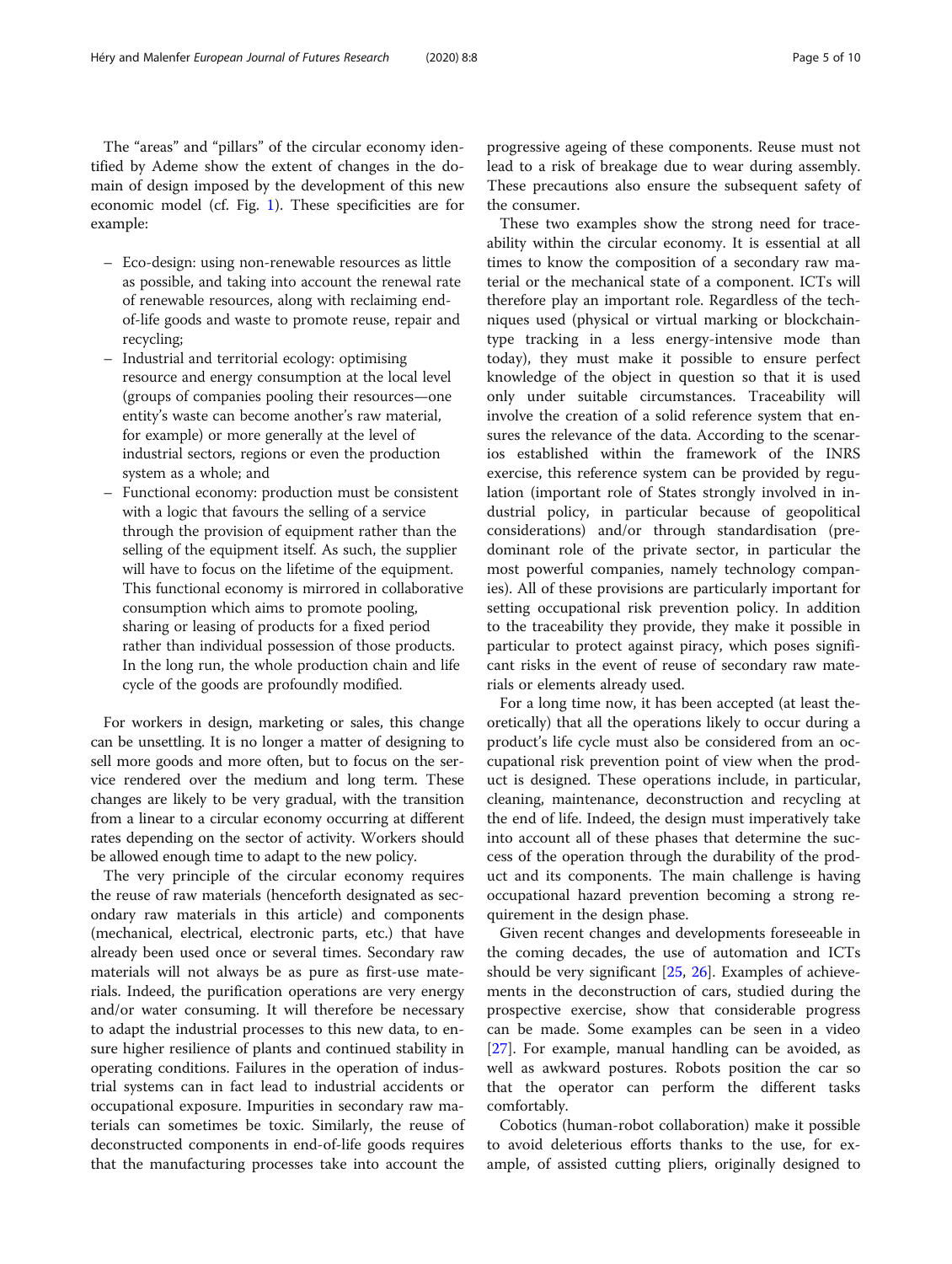extricate passengers from vehicles after traffic accidents. ICTs also play a key role. They are used to track cars throughout the deconstruction chain. Depending on the model, they assist operators with determining the operations to be performed. This is an important element in occupational risk prevention: bringing an appropriate answer in safe conditions to a technical issue. However, using these tools in a way that would result in an increase in work pace (on the grounds that tasks are less strenuous) could lead to MSDs or PSRs [[28\]](#page-9-0). In the same way, a decrease in the workers' ability to take initiative (work entirely prescribed and no leeway in terms of time and space when an exoskeleton is used) could lead to the same pathologies.

ICTs used to ensure traceability of secondary raw materials or the components of a product could also embed the essential data for the prevention of the corresponding occupational risks. They could also contain technical recommendations concerning the conditions of use of the products concerned. It should be possible for these data to be updated over time by recording how the products have been used and any modifications made to them.

This section has described the potential use of ICTs which are essential tools in the development of a circular economy. It does not suggest that no adverse occupational effects are possible. These are not specific to the circular economy and are likely to be the same as in a traditional economy—MSDs, PSRs, etc. For a description with numerous examples, see [\[28,](#page-9-0) [29\]](#page-9-0).

#### The paramount issue of maintenance and repair

As discussed above, goods will have to be used longer and will have several simultaneous and/or successive users. They will have to be designed in such a way that they can be repaired easily. In addition, at the end of their life cycle, they must be easy to deconstruct so that they can be reused and recycled. Apart from a few specific activities (car repair, industrial maintenance or building maintenance), these activities have declined sharply in Western countries in recent decades. Moreover, for the purpose of energy efficiency, repairs will logically have to be made in structures within a relatively small geographical radius. Reasonable transportation costs could therefore be attained with good responsiveness to demand.

From these initial foundations, several hypotheses (which are not mutually exclusive) were explored according to the different scenarios:

– A network of small- or medium-sized enterprises, more or less specialised in different niches and acting as subcontractors; organised at the initiative of designers and manufacturers (generally large companies that subcontract these operations)

- Independent micro- and small-sized enterprises responding to various requests inside a local geographic area, including some forms of grey and black economy
- Investment in the social and solidarity economy (SSE) by companies which find opportunities in these repair activities to reintegrate excluded workers back into the workforce; they develop stable outreach activities in this niche with a workforce that is gradually acquiring skills

Overall, regardless of the type of enterprise, experience in the design of this type of workshop complying with "healthy and safe" conditions is limited today and much know-how will have to be acquired.

Consequences in terms of occupational risks are different in the three cases described above. In the first case, it is about independent companies, but de facto subcontractors. In theory, they have the technical means to develop a real prevention policy, but may lack economic means (margins shrunk by the constraints of subcontracting) unless a virtuous logic of corporate social responsibility is promoted by the outsourcing company. In the other two cases, in addition to a less standardised intervention than in the first, it is necessary to consider the difficulty in designing and equipping workshops, possibly with limited funding, in which diverse technical interventions will be carried out.

In the third case, there is a major need for workers previously out of employment to (re) learn workplace safety rules. Reintegration into the world of labour through SSE is not only a matter of techniques, but also of OSH.

#### Recycling—reshoring of activities

Regardless of the progress made in the design and durability of materials, elements remaining after the deconstruction of products cannot be used infinitely and at some point, it becomes necessary to consider recycling in order to recover metals, possibly in the form of alloys.

Several studies have already shown high levels of occupational exposure to a wide range of pollutants and highlighted the difficulty to implement protective measures such as capture and ventilation in the workshops [[18](#page-8-0)–[20](#page-8-0)]. Even if most of the literature is devoted to the recycling of electronic waste, other studies show that the problem is not limited to this activity sector but concerns the entire recycling sector which is confronted with difficulties in ensuring healthy environments [\[30](#page-9-0)]. The heterogeneity of the material to be recycled represents a major element in the design and dimensioning of installations. In particular, it makes it difficult to regulate processes, which results in malfunctions that can in turn generate emissions.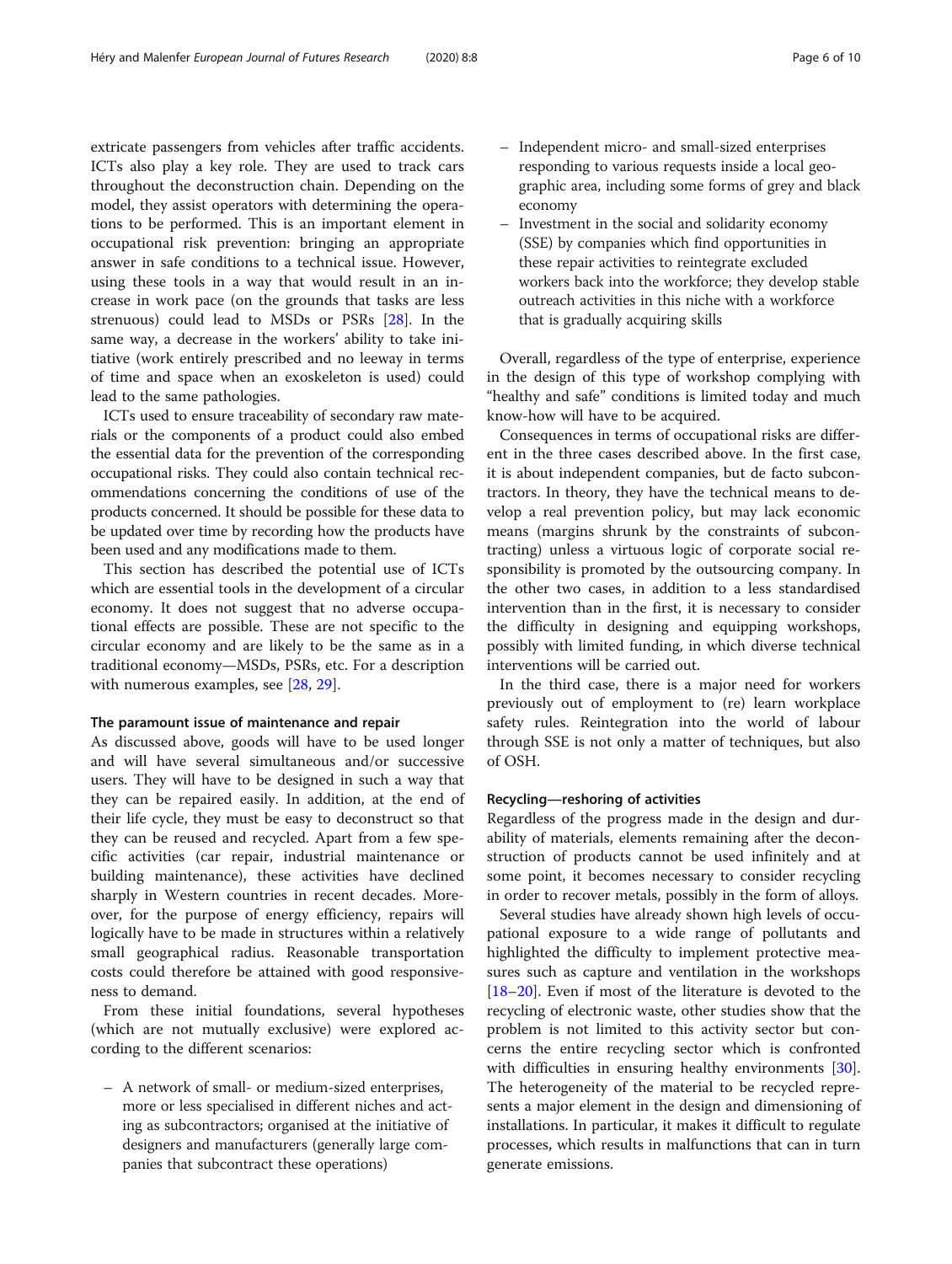As the transition from a linear economy to a circular economy progresses, the quantities of products to be recycled will increase, and it is possible that in the long run, it will be easier to form more homogeneous batches ahead of the actual recycling operations. However, even if the quality of waste collection improves, the preliminary sorting operations will probably remain indispensable and these are among the activities that expose workers the most.

It would be antithetical for the circular economy to lead to the continued export of a large proportion of toxic waste to developing countries, as is currently the practice. More generally, this approach could lead to the reshoring of factories of which the production was transferred over the last decades to countries generally less demanding with respect to labour and environmental regulations. Given the evolution of technology in recent decades, it is legitimate to think that these production units, reshored in France, would focus on automation. Two unknowns still exist to evaluate the plausibility of this hypothesis:

- The respective costs of human labour and robotisation: the decline in the cost of unskilled labour in recent years does not favour the automation of certain tasks
- When tasks require skill, flexibility or situational intelligence, human beings are often still much better than machines

Many contradictory phenomena come into play, in particular the trend identified by many recent prospective studies: that of heavy production automation. Will it be effective in this specific case of recycling or will State policy go against it in order to keep jobs for the least skilled workers?

### Transport and logistics: a counterintuitive increasing of flows, but not necessarily synonymous with an increase in distances travelled

Paradoxically, the circular economy could increase transport flows rather than reduce them, even if the logic of industrial and territorial ecology aims to reduce the overall distances travelled by goods (see Fig. 2). This is why it will be important to act on parameters such as capacity and filling rate of vehicles, especially for return journeys, in order to reduce the negative externalities.

Indeed, it will be necessary to have the fully adapted logistics to collect products from the user's premises or at collection points. The subsequent operations will be sorting, repairing, repackaging, deconstructing to recover parts that will be reused, recycling (secondary raw materials) or decommissioning final waste parts. Based on current practice, this situation can result in a number of occupational risks:

– Those related to the operations already mentioned and the collection that precedes them: mainly physical risks such as low back pain and

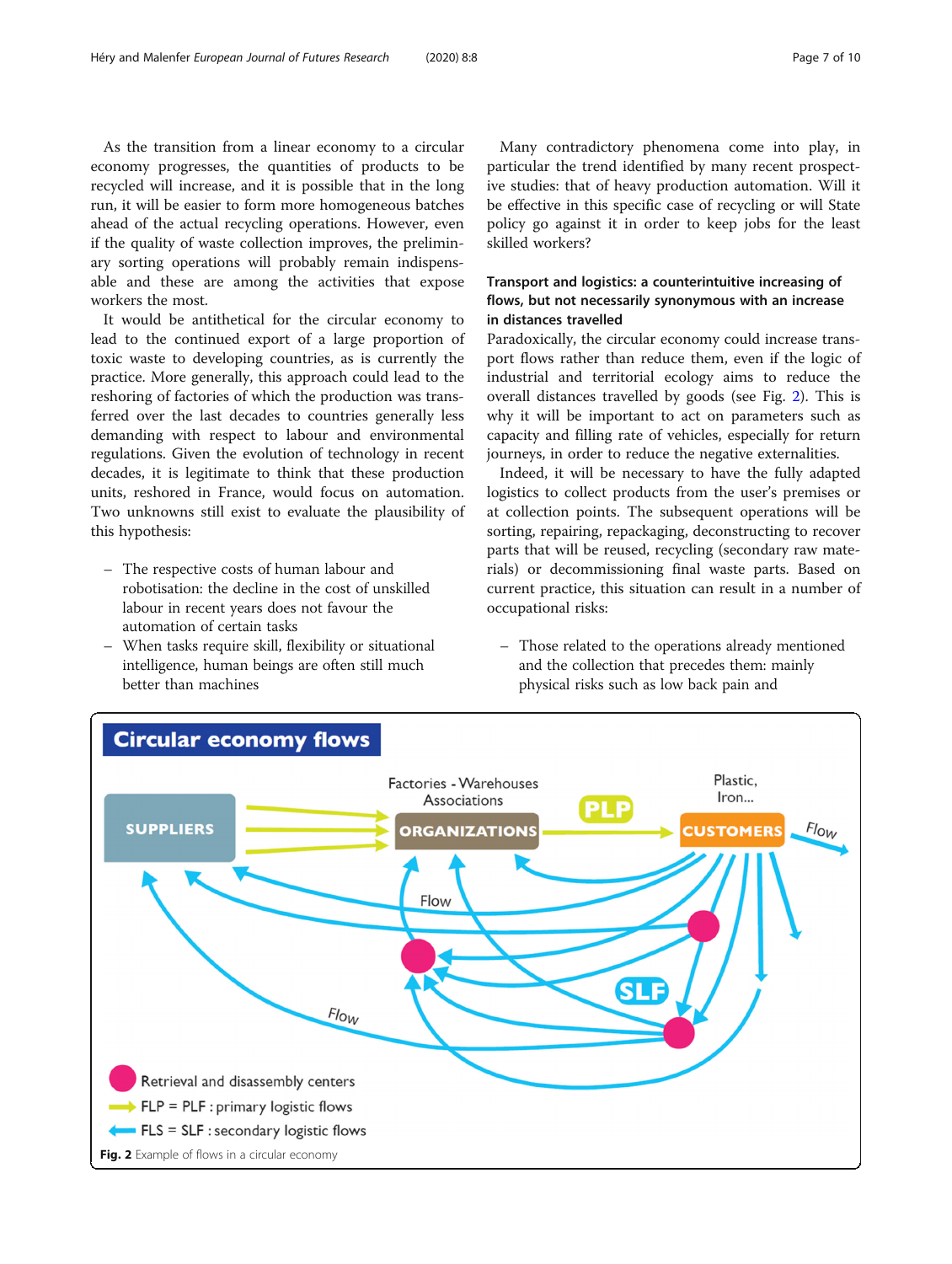musculoskeletal disorders, but also chemical, biological and mechanical risks

– Those related to the possible transformations undergone by the goods collected, most often with a complete lack of traceability. As such, the cleaning of containers used for returns may, for example, become an important prevention issue.

There is therefore a need to develop new forms of organisation in logistics and transport. These transformations could lead to the operational implementation of the concept of "physical internet". This is the circulation of physical products in standardised "packets" that are routed via automated hubs (as with data on the "digital internet"). This physical internet could be favourable to the improvement of working conditions. Standardisation of containers, automation of loading, unloading and container flows in hubs, can reduce the risks associated with handling. These risks include those related to the carrying of heavy loads, but also to picking, which involves collecting and packing the items ordered. Similarly, the creation of these hubs, geographically well distributed, should allow all drivers to avoid sleeping away from home, improving their quality of life. But operators involved in the final, last-mile stage, like those of the firstmile stage, will be confronted with potential risks related in particular to handling: loading and unloading, unbundling, checking and contact with the end customer. Technical solutions, such as industrial exoskeletons, should help reduce the difficulties encountered at these workstations [[31\]](#page-9-0).

### Synthesis: which OSH policy for each scenario?

In the first scenario, given the high technological level of the leading players, the challenge is to convince them of the value of integrating OHS issues at all levels of the product life cycle: design, initial manufacture, repair, end-of-life deconstruction, logistics and transport, etc. They have the technical and financial means to do so, and ICTs are very effective tools for such an approach. The fear is that, reproducing the current model, they will subcontract a number of these operations to smaller companies without giving them the technical and financial means to implement an effective occupational risk prevention policy. In such a case, at all levels, many risks may emerge which may be very difficult to deal with. Conducting a responsible environmental policy is not necessarily synonymous with virtue in terms of OSH and the State, which in this scenario is reduced to a supporting role, may not have the means to influence the policy of multinationals.

The second scenario is characterised by a slow and very gradual development of the circular economy: the gradual closure of borders has deprived the economy of a number of imported raw materials that had to be replaced. The adaptation of processes has sometimes been difficult. This policy requires the support of the population and in particular of the workers. The latter are largely involved in the transition: in particular, their know-how is regularly called upon. This context favours the taking into account of OHS issues as and when they arise, even if the temptation is sometimes strong to give primacy to production to the detriment of working conditions. The fact that the entire population is involved in this transition from the linear to the circular model makes things easier, since citizens shift their consumption patterns towards a more sustainable model and thus participate, at their own level, in the setting up of waste collection and treatment operations or the installation of repair workshops.

In the third scenario, there is no concerted policy for the development of the circular economy. The few initiatives benefit from few resources. There are therefore difficulties in guaranteeing the stability of manufacturing processes and a lack of rigour in the management of repair, deconstruction and recycling operations for raw materials, which potentially generate occupational risks. In view of the economic difficulties of the production system, parallel forms of the circular economy are therefore appearing, without any framework. Under these conditions, it is very difficult to put in place a real policy for the prevention of occupational risks. Ideally, they are handled at the scale of one or a few installations.

In the fourth scenario, the transition to a circular economy is promoted by two main players: a few companies that have an economic interest in it, for example to counter the scarcity of a resource, and individuals who join it out of conviction. For companies that make this circularity a commercial argument, it is important to display a corporate social responsibility, of which working conditions are a part. On the other hand, for individuals, the system put in place is essentially based on craftsmanship: it is therefore necessary to develop specific prevention measures. Given the diversity of situations and limited resources, this prevention of occupational risks remains confined to generalities.

### Conclusion: preventing occupational risks in all sectors, regardless of the forms of employment

It is obvious that the transition from a linear production model to a circular model will only take place gradually. From an OSH point of view, this delay is rather welcome, as it can help to integrate prevention in new processes. We have seen that the new model will involve a profound change in the organisation of production, particularly with regard to the design and use of (secondary) raw materials. Evidently, it will be necessary to make sure that these new processes take full account of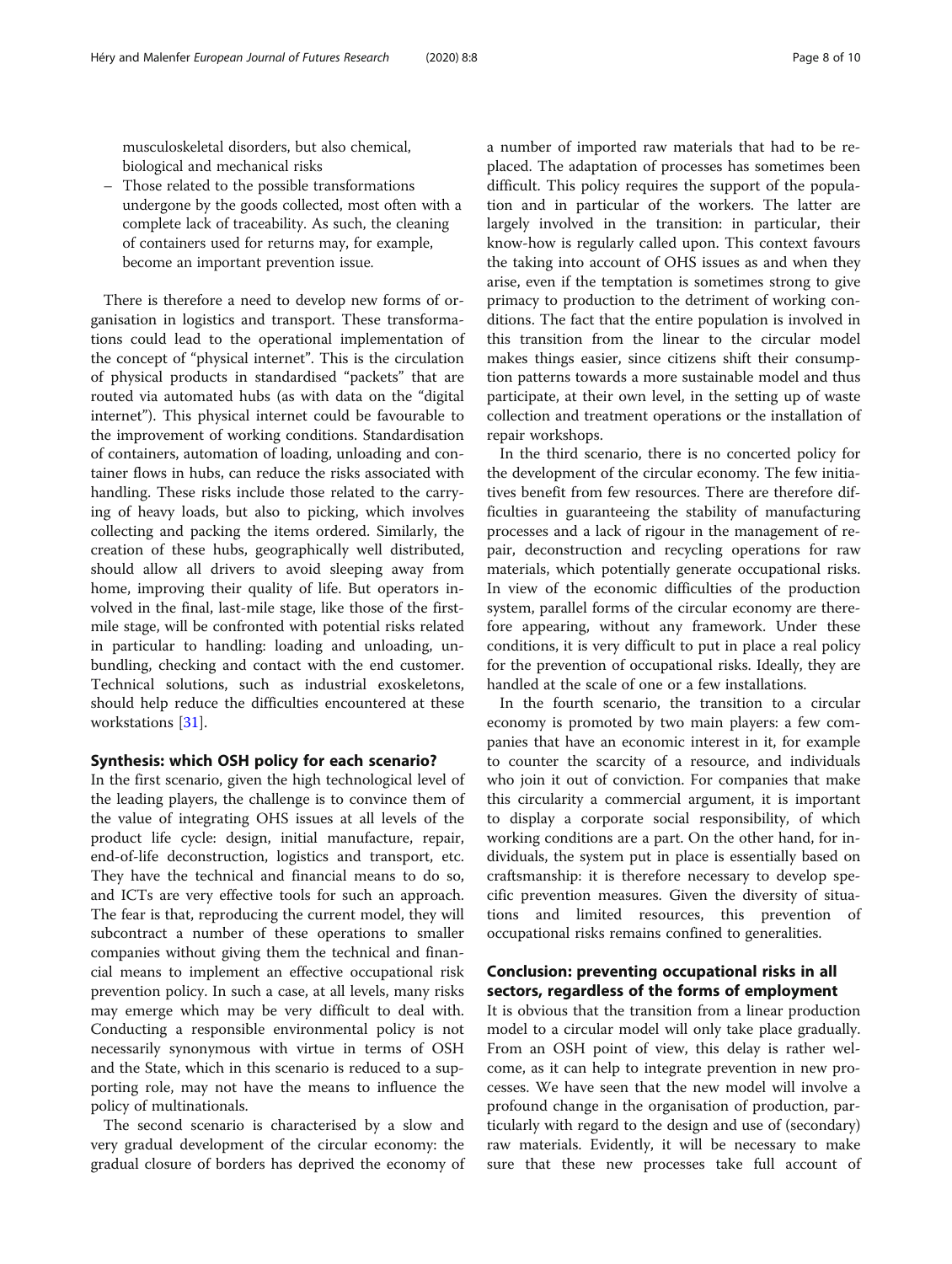<span id="page-8-0"></span>occupational risk prevention, but it is clear that for the moment, advances in robotics or ICTs are probably not enough to guarantee this in the future. In any case, technology in its broadest meaning is likely to play a major role in this transformation.

This paper has barely touched on the topic of outsourcing, but it is likely to be pivotal as concerns OSH issues in the development of a circular economy. In a transitional phase, large and growing operations such as sorting could be outsourced to external companies, since they are not part of the "core business" of the user enterprise. Similarly, maintenance and cleaning issues could be of particular importance with less stable industrial processes due to the greater variability in the composition of secondary raw materials used: this is also outsourced work. Regardless of the jobs and tasks involved, occupational risk prevention should still be considered right from the design phase.

Lastly, it must be stressed that correctly addressing an issue from an environmental point of view in no way guarantees success for OHS issues. The logic, the context and the working methods are different and the immediate interests can be antagonistic. In conclusion, the main challenge is to have OSH requirements taken into account in the design of goods on the same level as marketing, production and environmental concerns. The transition from a linear economy to a circular economy is a good opportunity to fulfil this aim.

#### Acknowledgements

Not applicable

#### Authors' contributions

Both authors read and approved the final manuscript.

Funding Not applicable

Availability of data and materials Not applicable

Ethics approval and consent to participate Not applicable

Consent for publication Not applicable

#### Competing interests

The authors declare that they have no competing interests.

#### Received: 23 December 2019 Accepted: 13 October 2020 Published online: 21 October 2020

#### References

- 1. INRS (2019) Foresight exercise what occupational risks by the year 2040? [http://en.inrs.fr/inrs/strategic-plan/foresight-exercise.html.](http://en.inrs.fr/inrs/strategic-plan/foresight-exercise.html) Accessed 20 Oct 2020
- 2. Le Moigne R (2018) L'économie circulaire: stratégie pour un monde durable. Dunod, Paris
- 3. Ministère de l'Environnement, de l'Energie et de la mer, Ademe (2016) Preventing waste, Overview 2016. [https://www.ademe.fr/sites/default/files/](https://www.ademe.fr/sites/default/files/assets/documents/preventing-waste_overview2016_010312.pdf)

[assets/documents/preventing-waste\\_overview2016\\_010312.pdf.](https://www.ademe.fr/sites/default/files/assets/documents/preventing-waste_overview2016_010312.pdf) Accessed 20 Oct 2020

- 4. Stevns SJ (2019) Closing the loop on the circular economy. Sense & Sustainability. Document downloadable at: [https://www.](https://www.senseandsustainability.net/2019/03/07/closing-the-loop-on-the-circular-economy/) [senseandsustainability.net/2019/03/07/closing-the-loop-on-the-circular](https://www.senseandsustainability.net/2019/03/07/closing-the-loop-on-the-circular-economy/)[economy/.](https://www.senseandsustainability.net/2019/03/07/closing-the-loop-on-the-circular-economy/) Accessed 20 Oct 2020
- 5. Jolly C, Douillard P (2016) L'économie circulaire, combien d'emplois ? Note d'analyse. France Stratégie. [https://www.slideshare.net/France-Strategie/](https://www.slideshare.net/France-Strategie/lconomie-circulaire-combien-demplois) [lconomie-circulaire-combien-demplois](https://www.slideshare.net/France-Strategie/lconomie-circulaire-combien-demplois). Accessed 20 Oct 2020
- 6. Luglietti R, Rosa P, Terzi S, Taisch M (2016) Life cycle assessment tool in product development: environmental requirements in decision making process. 13th global conference on sustainable manufacturing – decoupling growth from resource use. Procedia CIRP 40. [https://doi.org/10.1016/j.procir.](https://doi.org/10.1016/j.procir.2016.01.103) [2016.01.103](https://doi.org/10.1016/j.procir.2016.01.103)
- 7. Kim SJ, Kara S, Kayis B (2014) Economic and environmental assessment of product life cycle design: volume and technology perspective. J Clean Prod. http://dx.doi[.https://doi.org/10.1016/jclepro.2014.03.094](https://doi.org/10.1016/jclepro.2014.03.094)
- 8. Lonca G, Muggéo R, Imbeault-Tétreault H, Bernard S, Margni M (2018) Does material circularity rhyme with environmental efficiency? Case studies on used tires. J, Cleaner Prod. http://dx.doi/[https://doi.org/10.1016/jclepro.2018.](https://doi.org/10.1016/jclepro.2018.02.108) [02.108](https://doi.org/10.1016/jclepro.2018.02.108)
- 9. Scheepens AE, Vogtländer JG, Brezet JC (2016) Two life assessment (LCA) based methods to analyse and design complex (regional) circular economy systems. Case: making water tourism more sustainable. J. Cleaner prod. http://dx.doi.org[/https://doi.org/10.1016/jclepro.2015.05.075](https://doi.org/10.1016/jclepro.2015.05.075)
- 10. Mesa J, Esparragoza I, Maury H (2018) Developing a set of sustainability indicators for products families based on the circular economy model. J Clean Prod. https://doi.org/[https://doi.org/10.1016/](https://doi.org/10.1016/jclepro.2018.06.131) [jclepro.2018.06.131](https://doi.org/10.1016/jclepro.2018.06.131)
- 11. Jawahir IS, Bradley R (2016) Technological elements of circular economy and the principles of 6R-based closed-loop material flow in sustainable manufacturing. 13th Global conference on sustainable manufacturing – decoupling growth from resource use. Procedia CIRP 40. http://dx.doi/ <https://doi.org/10.1016/j.procir.2016.01.067>
- 12. Morsoletto P (2020) Targets for a circular economy. Resour Conserv Recycl https://doi.org/<https://doi.org/10.1016/j.resconrec.2019.104553>
- 13. Govindan K, Hasanagic M (2018) A systematic review on drivers, barriers, and practices towards circular economy: a supply chain perspective. Int J Prod Res https://doi.org/<https://doi.org/10.1080/00207543.2017.1402141>
- 14. Pauliuk S (2018) Critical appraisal of the circular economy standard BS 8001: 2017 and a dashboard of quantitative system indicators for its implementation in organizations Resour. Conserv. Recycl. [http://dx.doi.org/j.](http://dx.doi.org/j.resconrec.2017.10.019) [resconrec.2017.10.019](http://dx.doi.org/j.resconrec.2017.10.019)
- 15. Burger M, Stavropoulos S, Ramkumar S, Dufourmont J, van Oort F (2019) The heterogeneous skill-base of circular economy employment. Res Policy https://doi.org/<https://doi.org/10.1016/j.respol.2018.08.015>
- 16. Consoli D, Marin G, Marzucchi A, Vona F (2016) Do green jobs differ from non-green jobs in terms of skills and human capital? Res Policy. [https://doi.](https://doi.org/10.1016/j.respol.2016.02.007) [org/10.1016/j.respol.2016.02.007](https://doi.org/10.1016/j.respol.2016.02.007)
- 17. Vona F, Marin G, Consoli D, Popp D (2015) Green skills. NBER, Working Paper 21116. <http://nber.org/papers/w21116>
- 18. Zhang L, Xu Z (2016) A review of current progress of recycling technologies for metals from waste electrical and electronic equipment. J Clean Prod. http://dx.doi[.https://doi.org/10.1016/j.jclepro.2016.04.004](https://doi.org/10.1016/j.jclepro.2016.04.004)
- 19. Lecler MT, Zimmermann F, Silvente E, Clerc F, Chollot A, Grosjean J (2015) Exposure to hazardous substances in cathode ray tube (CRT) recycling sites in France. Waste Manag 39:226–235
- 20. Manomaivibool P (2009) Extended producer responsibility in a non-OECD context: the management of waste electrical and electronic equipment in India. Resour Conserv Recycl doi. <https://doi.org/10.1016/j.resconrec.2008.10.003>
- 21. Annamalai J (2015) Occupational health hazard related to informal recycling of E-waste in India: an overview. Indian J Occup Environ Med doi. [https://](https://doi.org/10.4103/0019-5278.157013) [doi.org/10.4103/0019-5278.157013](https://doi.org/10.4103/0019-5278.157013)
- 22. Al-Khatib IA, Al-Sari' MI, Kontogianni S (2020) Assessment of occupational health and safety among scavengers in Gaza strip. Palestine J Environ Public Health doi. <https://doi.org/10.1155/2020/3780431>
- 23. European Agency for Safety and Health at Work (2017) Protecting workers in the online platform economy: an overview of regulatory and policy developments in the EU. Document downloadable at: [https://osha.europa.](https://osha.europa.eu/en/publications/protecting-workers-online-platform-economy-overview-regulatory-and-policy-developments) [eu/en/publications/protecting-workers-online-platform-economy-overview](https://osha.europa.eu/en/publications/protecting-workers-online-platform-economy-overview-regulatory-and-policy-developments)[regulatory-and-policy-developments](https://osha.europa.eu/en/publications/protecting-workers-online-platform-economy-overview-regulatory-and-policy-developments). Accessed 20 Oct 2020.